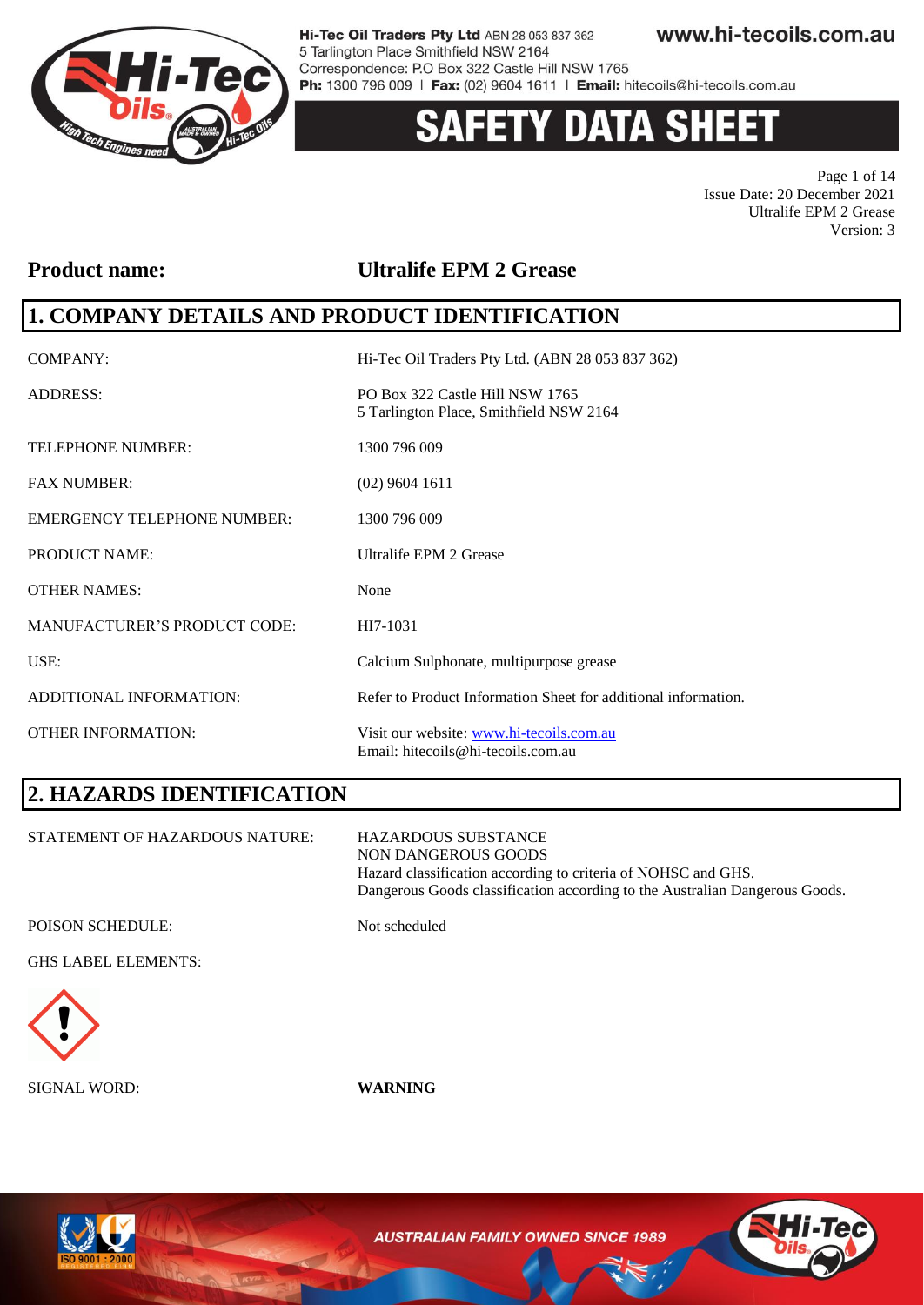

# Y DATA SH

Page 2 of 14 Issue Date: 20 December 2021 Ultralife EPM 2 Grease Version: 3

# **2. HAZARDS IDENTIFICATION (CONT)**

PHYSICAL HAZARDS: Not classified.

HEALTH HAZARDS: Skin Sensitiser Category 1

ENVIRONMENTAL HAZARDS: Not classified

HAZARD STATEMENTS: H317 May cause an allergic skin reaction.

PRECAUTIONARY STATEMENTS: P261 Avoid breathing dust.

P272 Contaminated work clothing should not be allowed out of the workplace. P280 Wear protective gloves/ protective clothing/ eye protection/ face protection. P302+P352 IF ON SKIN: Wash with plenty of water. P321 Specific treatment (see medical advice on this label). P333+P313 If skin irritation or rash occurs: Get medical advice/ attention. P362+P364 Take off contaminated clothing and wash it before reuse. P501 Dispose of contents/ container in accordance with national regulations.

OTHER HAZARDS: This product does not contain any substances classified as PBT or vPvB.

### **3**. **COMPOSITION/INFORMATION ON INGREDIENTS**

CHEMICAL CHARACTERISTICS**:** Grease

| <b>CHEMICAL ENTITY</b><br>Residual oils (petroleum), hydrotreated | CAS NO<br>64742-57-0 | <b>PROPORTION</b><br>$40 - 70\%$ |
|-------------------------------------------------------------------|----------------------|----------------------------------|
| Calcium Carbonate                                                 | 1317-65-3            | $10 - 25%$                       |
| Dilithium Sebacate                                                | 19370-86-6           | $2.5 - 5.0\%$                    |
| Molybdenum Disulphide                                             | 1317-33-5            | $2.5 - 5.0\%$                    |
| Graphite                                                          | 7782-42-5            | $2.5 - 5.0\%$                    |
| Naphthenic acids, zinc salts                                      | 84418-50-8           | $1 - 2.5\%$                      |
| Ingredients determined to be non-hazardous                        | -                    | To 100%                          |

# **4. FIRST AID MEASURES**

| <b>GENERAL INFORMATION:</b> | You should call the Poisons Information Centre on 13 11 26 from anywhere in<br>Australia (0800 764 766 in New Zealand) if you feel that you may have been<br>poisoned, burned or irritated by this product.<br>Have this SDS with you when you call. |
|-----------------------------|------------------------------------------------------------------------------------------------------------------------------------------------------------------------------------------------------------------------------------------------------|
| <b>INHALATION:</b>          | Move affected person to fresh air and keep warm and at rest in a position comfortable<br>for breathing. Loosen tight clothing such as collar, tie or belt. Get medical attention if<br>symptoms are severe or persist.                               |
| INGESTION:                  | Rinse mouth thoroughly with water. Get medical advice/attention if you feel unwell.<br>Do not induce vomiting unless under the direction of medical personnel.                                                                                       |



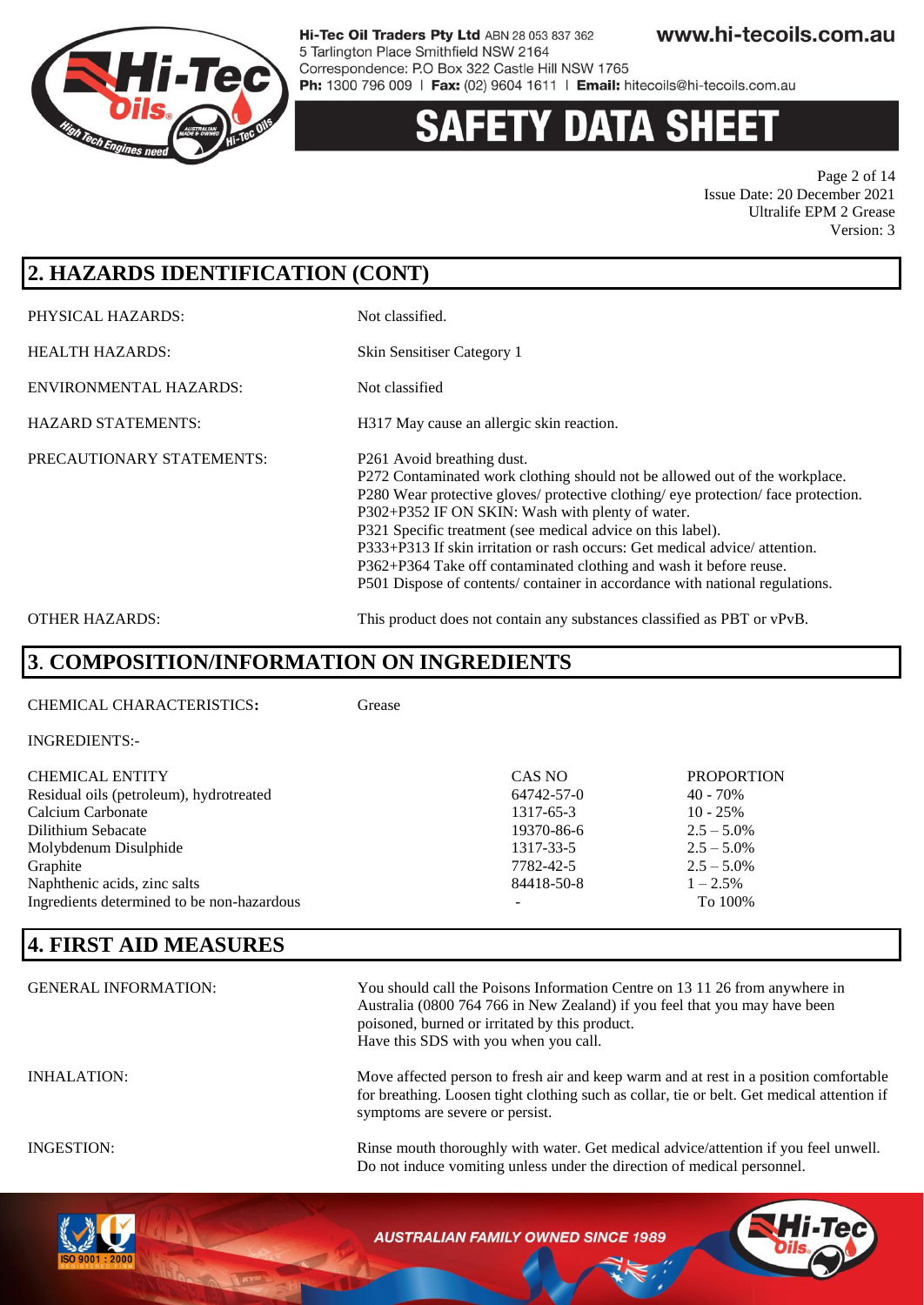

### **Y DATA SHEET** S

Page 3 of 14 Issue Date: 20 December 2021 Ultralife EPM 2 Grease Version: 3

| <b>4. FIRST AID MEASURES (CONT)</b>                         |                                                                                                                                                                                                                                                                                                                            |  |
|-------------------------------------------------------------|----------------------------------------------------------------------------------------------------------------------------------------------------------------------------------------------------------------------------------------------------------------------------------------------------------------------------|--|
| <b>SKIN CONTACT:</b>                                        | It is important to remove the substance from the skin immediately. In the event of any<br>sensitisation symptoms developing, ensure further exposure is avoided. Remove<br>contamination with soap and water or recognised skin cleansing agent. Get medical<br>attention if symptoms are severe or persist after washing. |  |
| <b>EYE CONTACT:</b>                                         | Remove any contact lenses and open eyelids wide apart. Rinse with water. Get<br>medical attention if any discomfort continues.                                                                                                                                                                                             |  |
| <b>FIRST AIDERS:</b>                                        | First aid personnel should wear appropriate protective equipment during any rescue.                                                                                                                                                                                                                                        |  |
| MOST IMPORTANT SYMPTOMS AND EFFECTS, BOTH ACUTE AND DELAYED |                                                                                                                                                                                                                                                                                                                            |  |
| <b>GENERAL INFORMATION:</b>                                 | The severity of the symptoms described will vary dependent on the concentration and<br>the length of exposure.                                                                                                                                                                                                             |  |
| <b>INHALATION:</b>                                          | No specific symptoms known.                                                                                                                                                                                                                                                                                                |  |
| <b>INGESTION:</b>                                           | May cause sensitisation or allergic reactions in sensitive individuals.                                                                                                                                                                                                                                                    |  |
| <b>SKIN CONTACT:</b>                                        | May cause skin sensitisation or allergic reactions in sensitive individuals. Prolonged<br>contact may cause dryness of the skin.                                                                                                                                                                                           |  |
| <b>EYE CONTACT:</b>                                         | No specific symptoms known. May be slightly irritating to eyes.                                                                                                                                                                                                                                                            |  |
|                                                             | INDICATION OF ANY IMMEDIATE MEDICAL ATTENTION AND SPECIAL TREATMENT NEEDED                                                                                                                                                                                                                                                 |  |
| NOTES TO PHYSICIAN:                                         | Treat symptomatically. May cause sensitisation or allergic reactions in sensitive<br>individuals.                                                                                                                                                                                                                          |  |
| SPECIAL TREATMENTS:                                         | No special treatment required.                                                                                                                                                                                                                                                                                             |  |
| 5. FIRE FIGHTING MEASURES                                   |                                                                                                                                                                                                                                                                                                                            |  |
| SUITABLE EXTINGUISHING MEDIA:                               | The product is not flammable. Extinguish with alcohol-resistant foam, carbon dioxide,<br>dry powder or water fog. Use fire-extinguishing media suitable for the surrounding<br>tire.                                                                                                                                       |  |
| UNSUITABLE EXTINGUISHING MEDIA:                             | Do not use water jet as an extinguisher, as this will spread the fire.                                                                                                                                                                                                                                                     |  |
| SPECIFIC HAZARDS:                                           | None known.                                                                                                                                                                                                                                                                                                                |  |
| <b>HAZARDOUS COMBUSTION PRODUCTS:</b>                       | Thermal decomposition or combustion products may include the following<br>substances:<br>Harmful gases or vapours.                                                                                                                                                                                                         |  |
| <b>ADVICE FOR FIREFIGHTERS</b><br>PROTECTIVE ACTIONS:       | Avoid breathing fire gases or vapours. Evacuate area. Cool containers exposed to heat<br>with water spray and remove them from the fire area if it can be done without risk.                                                                                                                                               |  |

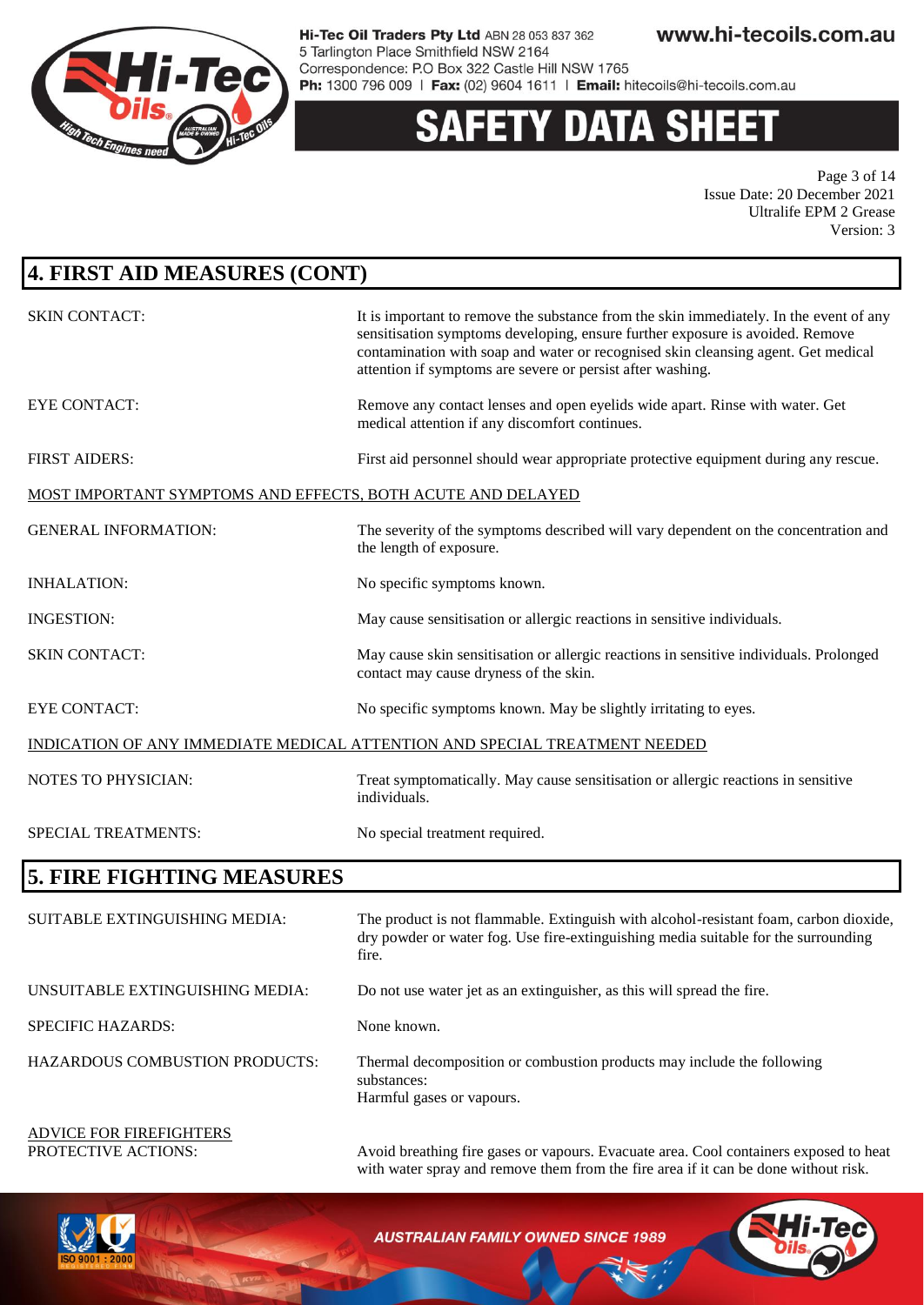

# Y DATA SH

Page 4 of 14 Issue Date: 20 December 2021 Ultralife EPM 2 Grease Version: 3

## **5. FIRE FIGHTING MEASURES (CONT)**

Cool containers exposed to flames with water until well after the fire is out. Control run-off water by containing and keeping it out of sewers and watercourses. If risk of water pollution occurs, notify appropriate authorities.

SPECIAL PROTECTIVE EQUIPMENT: Wear positive-pressure self-contained breathing apparatus (SCBA) and appropriate protective clothing. Firefighter's clothing conformimg to European standard EN469 (including helmets, protective boots and gloves) will provide a basic level of protection for chemical incidents.

### **6. ACCIDENTAL RELEASE MEASURES**

| PERSONAL PRECAUTIONS:               | Wear protective clothing as described in Section 8 of this safety data sheet. No action<br>shall be taken without appropriate training or involving any personal risk. Do not<br>touch or walk into spilled material. Avoid contact with skin and eyes.                                                                                                                                                                                   |
|-------------------------------------|-------------------------------------------------------------------------------------------------------------------------------------------------------------------------------------------------------------------------------------------------------------------------------------------------------------------------------------------------------------------------------------------------------------------------------------------|
| <b>ENVIRONMENTAL PRECAUTIONS:</b>   | Avoid discharge into drains or watercourses or onto the ground.                                                                                                                                                                                                                                                                                                                                                                           |
| <b>METHODS FOR CLEANING UP:</b>     | Wear protective clothing as described in Section 8 of this safety data sheet. Clear up<br>spills immediately and dispose of waste safely. Collect spillage with a shovel and<br>broom, or similar and reuse, if possible. Collect and place in suitable waste disposal<br>containers and seal securely. Flush contaminated area with plenty of water. Wash<br>thoroughly after dealing with aspillage. For waste disposal, see Section 13 |
| <b>REFERENCE TO OTHER SECTIONS:</b> | For personal protection, see Section 8. See Section 11 for additional information on<br>health hazards. See Section 12 for additional information on ecological hazards. For<br>waste disposal, see Section 13.                                                                                                                                                                                                                           |

### **7. HANDLING AND STORAGE**

| ADVICE ON GENERAL OCCUPATIONAL | Read and follow manufacturer's recommendations. Wear protective clothing as<br>described in Section 8 of this safety data sheet. Keep away from food, drink and<br>animal feeding stuffs. Keep container tightly sealed when not in use. Do not handle<br>until all safety precautions have been read and understood. Do not handle broken<br>packages without protective equipment. Do not reuse empty containers. |
|--------------------------------|---------------------------------------------------------------------------------------------------------------------------------------------------------------------------------------------------------------------------------------------------------------------------------------------------------------------------------------------------------------------------------------------------------------------|
| <b>HYGIENE MEASURES:</b>       | Wash promptly if skin becomes contaminated. Take off contaminated clothing.<br>Wash contaminated clothing before reuse.                                                                                                                                                                                                                                                                                             |
| <b>STORAGE PRECAUTIONS:</b>    | Store away from incompatible materials (see Section 10). Keep only in the original<br>container. Keep container tightly closed, in a cool, well ventilated place. Keep<br>containers upright. Protect containers from damage.                                                                                                                                                                                       |
| STORAGE CLASS:                 | Chemical storage.                                                                                                                                                                                                                                                                                                                                                                                                   |
| <b>SPECIFIC END USES:</b>      | The identified uses for this product are detailed in Section 1                                                                                                                                                                                                                                                                                                                                                      |



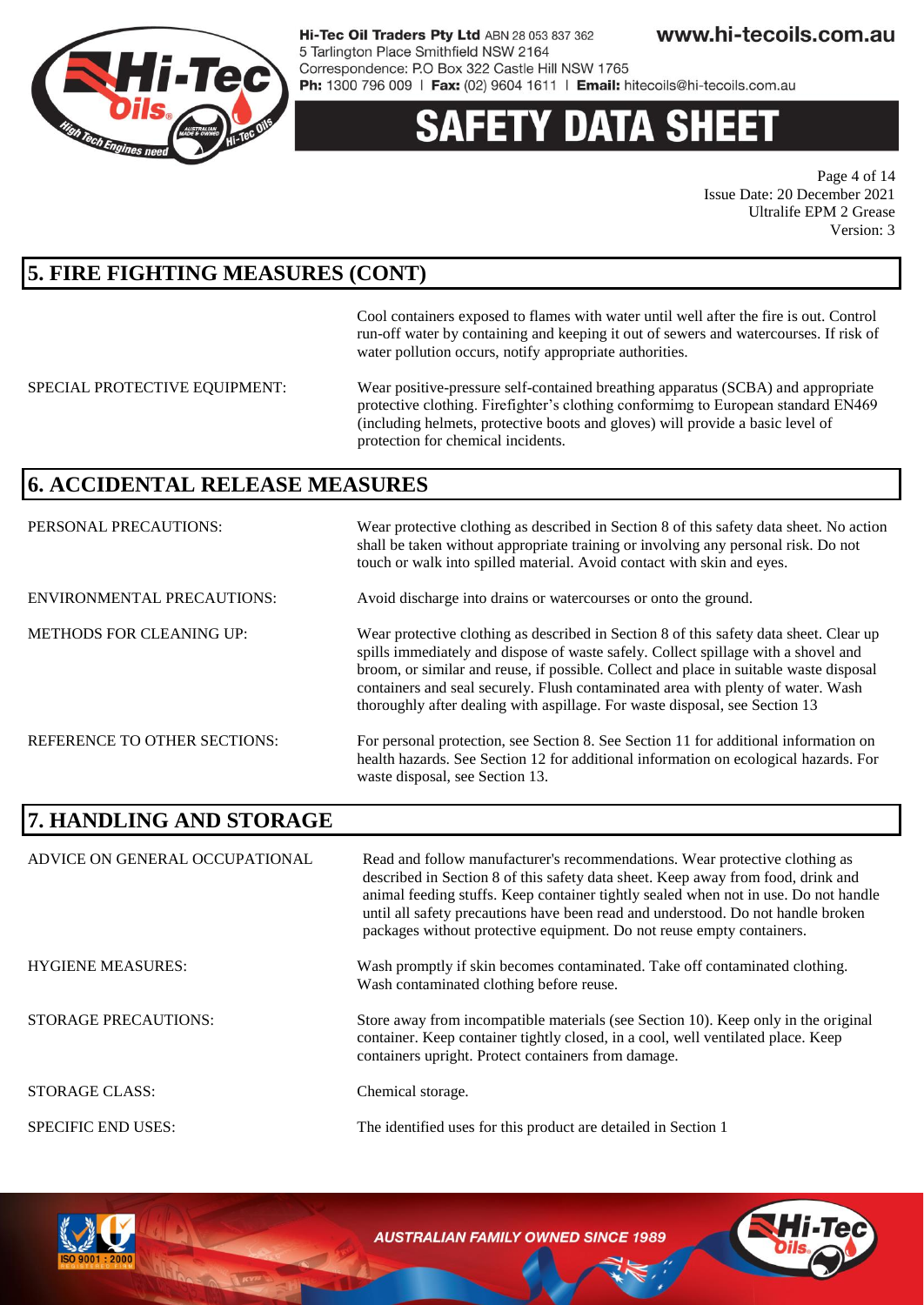

# Y DATA SH

Page 5 of 14 Issue Date: 20 December 2021 Ultralife EPM 2 Grease Version: 3

# **8. EXPOSURE CONTROLS / PERSONAL PROTECTION**

#### OCCUPATIONAL EXPOSURE LIMITS

**Residual oils (petroleum), hydrotreated:** Short-term exposure limit (15-minute): WEL 10 mg/m<sup>3</sup> mist

#### **Calcium Carbonate**

Long-term exposure limit (8 hour TWA): WEL 10 mg/m<sup>3</sup> inhalable dust Long-term exposure limit (8 hour TWA): WEL 4 mg/m<sup>3</sup> respirable dust

#### **Molybdenum Disulphide**

Long-term exposure limit (8 hour TWA): WEL 10 mg/m<sup>3</sup> Long-term exposure limit (15-minute): WEL 20 mg/m<sup>3</sup>

#### **Graphite**

Long-term exposure limit (8 hour TWA): WEL 4 mg/m<sup>3</sup> respirable dust Long-term exposure limit (8 hour TWA): WEL 10 mg/m<sup>3</sup> inhalable dust

WEL = Workplace Exposure Limit

| <b>ENGINEERING CONTROLS:</b><br><b>EYE/FACE PROTECTION:</b> | Provide adequate ventilation. Observe any occupational exposure limits for the<br>product or ingredients.<br>Unless the assessment indicates a higher degree of protection is required, the<br>following protection should be worn: Tight-fitting safety glasses.                                                                                                                                                                                                                                                                                                                           |
|-------------------------------------------------------------|---------------------------------------------------------------------------------------------------------------------------------------------------------------------------------------------------------------------------------------------------------------------------------------------------------------------------------------------------------------------------------------------------------------------------------------------------------------------------------------------------------------------------------------------------------------------------------------------|
| <b>HAND PROTECTION:</b>                                     | It is recommended that chemical-resistant, impervious gloves are worn. The most<br>suitable glove should be chosen in consultation with the glove supplier/manufacturer,<br>who can provide information about the breakthrough time of the glove material. To<br>protect hands from chemicals, gloves should comply with European Standard EN374.<br>Considering the data specified by the glove manufacturer, check during use that the<br>gloves are retaining their protective properties and change them as soon as any<br>deterioration is detected. Frequent changes are recommended. |
| <b>SKIN/BODY PROTECTION:</b>                                | May cause skin sensitisation or allergic reactions in sensitive individuals. Wear<br>appropriate clothing to prevent repeated or prolonged skin contact.                                                                                                                                                                                                                                                                                                                                                                                                                                    |
| <b>HYGIENE MEASURES:</b>                                    | Wash after use and before eating, smoking and using the toilet. Do not eat, drink or<br>smoke when using this product.                                                                                                                                                                                                                                                                                                                                                                                                                                                                      |
| <b>RESPIRATORY PROTECTION:</b>                              | Ensure all respiratory protective equipment is suitable for its intended use and is 'CE'-<br>marked. Check that the respirator fits tightly and the filter is changed regularly. Gas<br>and combination filter cartridges should comply with European Standard EN14387.<br>Full face mask respirators with replaceable filter cartridges should comply with<br>European Standard EN136. Half mask and quarter mask respirators with replaceable<br>filter cartridges should comply with European Standard EN140.                                                                            |
| ENVIRONMENTAL EXPOSURE CONTROLS:                            | Keep container tightly sealed when not in use.                                                                                                                                                                                                                                                                                                                                                                                                                                                                                                                                              |

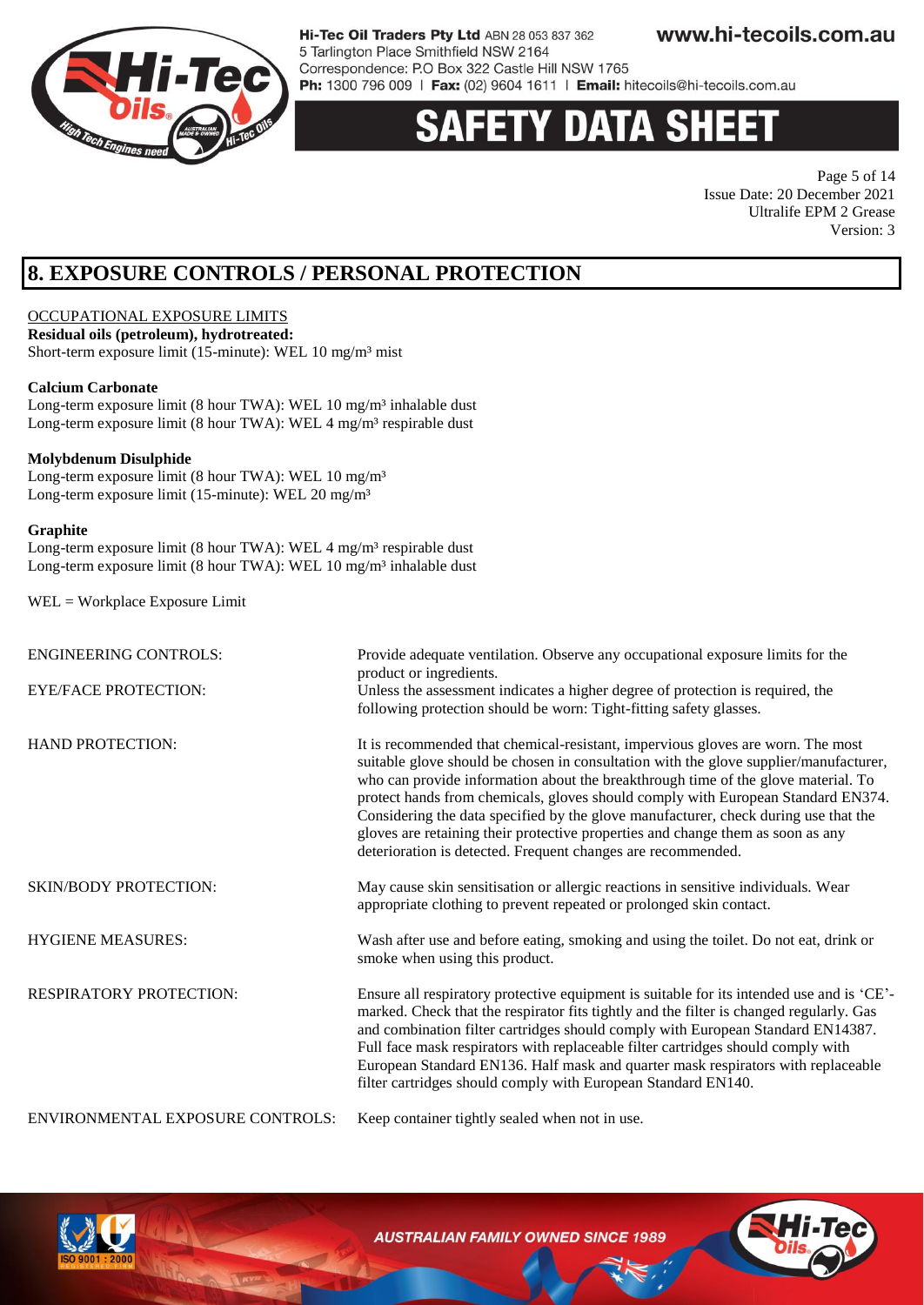

www.hi-tecoils.com.au Hi-Tec Oil Traders Pty Ltd ABN 28 053 837 362 5 Tarlington Place Smithfield NSW 2164 Correspondence: P.O Box 322 Castle Hill NSW 1765

Ph: 1300 796 009 | Fax: (02) 9604 1611 | Email: hitecoils@hi-tecoils.com.au

# Y DATA SH

Page 6 of 14 Issue Date: 20 December 2021 Ultralife EPM 2 Grease Version: 3

# **9. PHYSICAL AND CHEMICAL PROPERTIES** APPEARANCE: Grease COLOUR: Grey to black ODOUR: mild ODOUR THRESHOLD: No information available pH: Not applicable MELTING POINT: >200°C INITIAL BOILING POINT AND RANGE: No information available FLASH POINT: >250°C Pensky-Martens closed cup. Information given is applicable to the major ingredient EVAPORATION RATE: No information available EVAPORATION FACTOR: No information available FLAMMABILITY (SOLID, GAS): No information available UPPER / LOWER FLAMMABILITY OR EXPLOSIVE LIMITS: No information available OTHER FLAMMABILITY: No information available VAPOUR PRESSURE: No information available VAPOUR DENSITY: No information available RELATIVE DENSITY: No information available BULK DENSITY: No information available SOLUBILITY(IES): Insoluble in water. PARTITION COEFFICIENT: No information available AUTO-IGNITION TEMPERATURE: No information available DECOMPOSITION TEMPERATURE: No information available VISCOSITY: 460 cSt @ 40°C. Information given is applicable to the major ingredient EXPLOSIVE PROPERTIES: Not considered to be explosive

EXPLOSIVE UNDER THE INFLUENCE OF



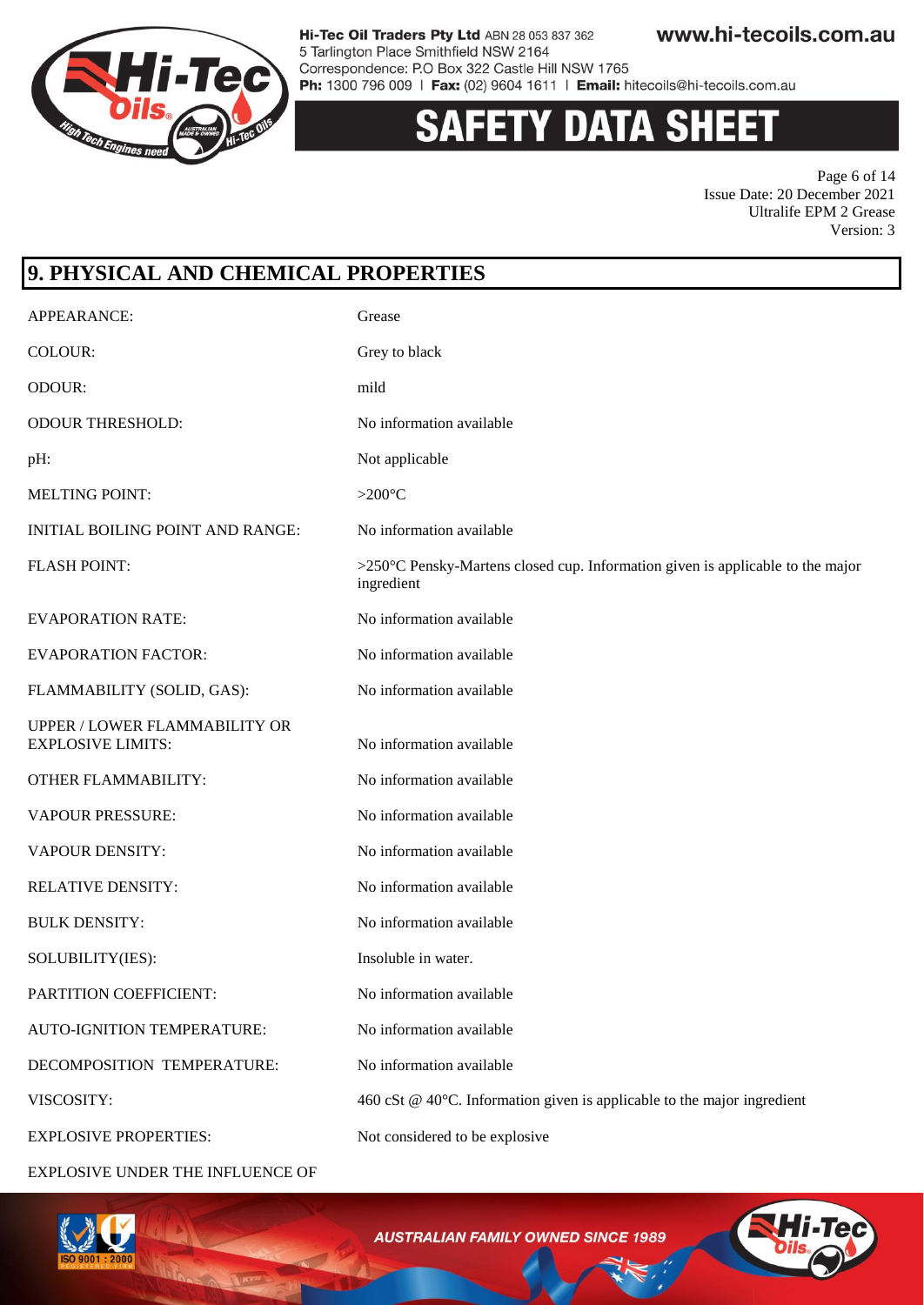

# Y DATA SH

Page 7 of 14 Issue Date: 20 December 2021 Ultralife EPM 2 Grease Version: 3

# **9. PHYSICAL AND CHEMICAL PROPERTIES (CONT)**

A FLAME: Not considered to be explosive

OXIDISING PROPERTIES: Not applicable

### **10. STABILITY AND REACTIVITY**

REACTIVITY: No test data specifically related to reactivity available for this product or its ingredients. CHEMICAL STABILITY: Stable at normal ambient temperatures and when used as recommended. Stable under the prescribed storage conditions. HAZARDOUS REACTIONS: Under normal conditions of storage and use, no hazardous will occur. CONDITIONS TO AVOID: Avoid excessive heat for prolonged periods of time. INCOMPATIBLE MATERIALS: Avoid contact with the following materials: Strong oxidising agents. HAZARDOUS DECOMPOSITION PRODUCTS: Does not decompose when used and stored as recommended. Thermal decomposition or combustion products may include the following substances: Harmful gases or vapours.

# **11. TOXICOLOGICAL INFORMATION**

| TOXICOLOGICAL EFFECTS:                                          | Not regarded as a health hazard under current legislation.       |
|-----------------------------------------------------------------|------------------------------------------------------------------|
| ACUTE TOXICITY - ORAL<br>Notes (oral $LD_{50}$ ):               | Based on available data the classification criteria are not met. |
| ATE oral (mg/kg):                                               | 16,666.67                                                        |
| <u> ACUTE TOXICITY - DERMAL</u><br>Notes (dermal $LD_{50}$ ):   | Based on available data the classification criteria are not met. |
| ACUTE TOXICITY - INHALATION<br>Notes (inhalation $LC_{50}$ ):   | Based on available data the classification criteria are not met. |
| <b>SKIN CORROSION/IRRITATION</b><br>Animal data:                | Based on available data the classification criteria are not met. |
| SERIOUS EYE DAMAGE/IRRITATION<br>Serious eye damage/irritation: | Based on available data the classification criteria are not met. |
| RESPIRATORY SENSITISATION<br>Respiratory sensitisation:         | Based on available data the classification criteria are not met. |

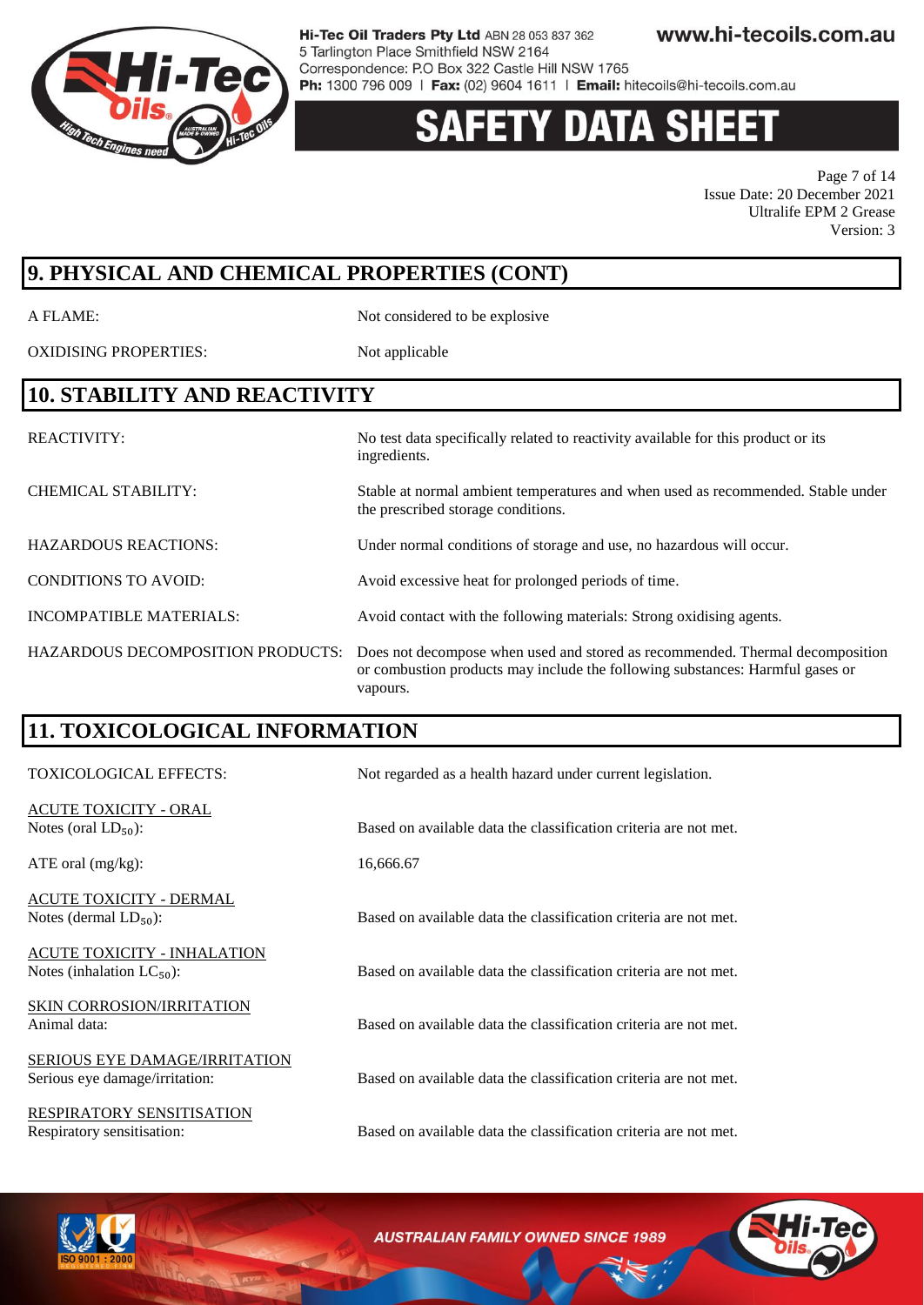

# **Y DATA SHEET**

Page 8 of 14 Issue Date: 20 December 2021 Ultralife EPM 2 Grease Version: 3

# **11. TOXICOLOGICAL INFORMATION (CONT)**

| <b>SKIN SENSITISATION</b><br>Skin sensitisation:                           | Based on available data the classification criteria are not met.                                                                                 |
|----------------------------------------------------------------------------|--------------------------------------------------------------------------------------------------------------------------------------------------|
| <b>GERM CELL MUTAGENICITY</b><br>Genotoxicity - in vitro:                  | Based on available data the classification criteria are not met.                                                                                 |
| <b>CARCINOGENICITY</b><br>Carcinogenicity:                                 | Based on available data the classification criteria are not met.                                                                                 |
| IARC carcinogenicity:                                                      | None of the ingredients are listed or exempted.                                                                                                  |
| REPRODUCTIVE TOXICITY<br>Reproductive toxicity – fertility:                | Based on available data the classification criteria are not met.                                                                                 |
| Reproductive toxicity – development:                                       | Based on available data the classification criteria are not met.                                                                                 |
| SPECIFIC TARGET ORGAN TOXICITY - SINGLE EXPOSURE<br>STOT - single exposure | Not classified as a specific target organ toxicant after a single exposure.                                                                      |
| SPECIFIC TARGET ORGAN TOXICITY - REPEATED EXPOSURE                         |                                                                                                                                                  |
| STOT - repeated exposure                                                   | Not classified as a specific target organ toxicant after repeated exposure.                                                                      |
| <b>ASPIRATION HAZARD</b><br>Aspiration hazard:                             | Not relevant. Solid.                                                                                                                             |
| <b>GENERAL INFORMATION:</b>                                                | No specific health hazards known. The severity of the symptoms described will vary<br>dependent on the concentration and the length of exposure. |
| <b>INHALATION:</b>                                                         | No specific symptoms known.                                                                                                                      |
| <b>INGESTION:</b>                                                          | May cause sensitisation or allergic reactions in sensitive individuals.                                                                          |
| <b>SKIN CONTACT:</b>                                                       | May cause skin sensitisation or allergic reactions in sensitive individuals. Prolonged<br>contact may cause dryness of the skin.                 |
| <b>EYE CONTACT:</b>                                                        | No specific symptoms known.                                                                                                                      |
| <b>ROUTE OF ENTRY:</b>                                                     | Ingestion, Inhalation, Skin and/or eye contact                                                                                                   |
| <b>TARGET ORGANS:</b>                                                      | No specific target organs known.                                                                                                                 |
| MEDICAL CONSIDERATIONS:                                                    | skin disorders and allergies.                                                                                                                    |
|                                                                            |                                                                                                                                                  |

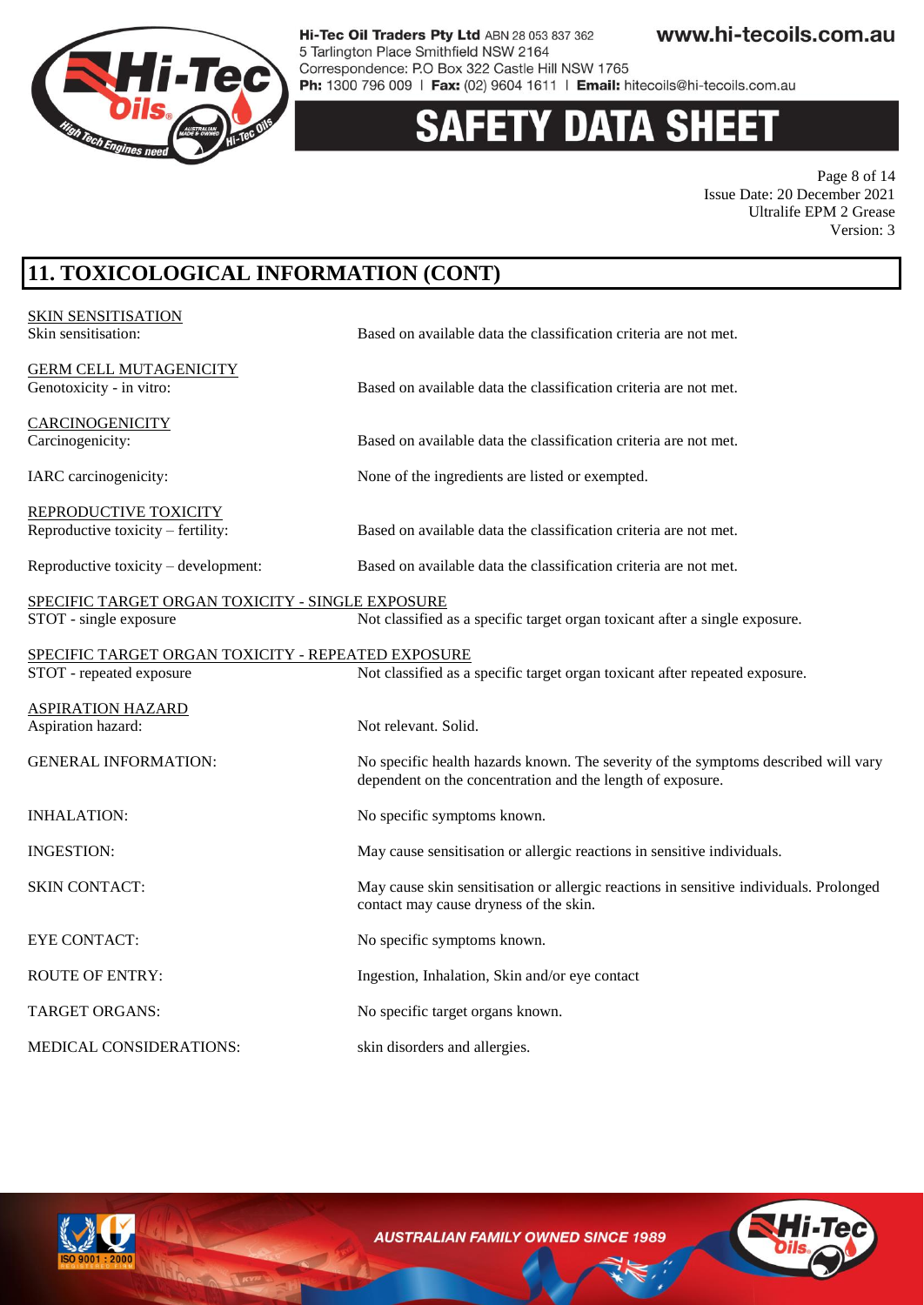

### y data shi 13

Page 9 of 14 Issue Date: 20 December 2021 Ultralife EPM 2 Grease Version: 3

## **11. TOXICOLOGICAL INFORMATION (CONT)**

#### **TOXICOLOGICAL INFORMATION ON INGREDIENTS**

| <b>ACUTE TOXICITY - ORAL</b><br>Notes (oral $LD_{50}$ ):               | $LD_{50} > 5000$ mg/kg, Oral, Rat.                               |
|------------------------------------------------------------------------|------------------------------------------------------------------|
| ATE oral $(mg/kg)$ :                                                   | 5000.0                                                           |
| <b>ACUTE TOXICITY - DERMAL</b><br>Notes (dermal $LD_{50}$ ):           | $LD_{50} > 5000$ mg/kg, Dermal, Rat.                             |
| <b>SKIN CORROSION/IRRITATION</b><br>Animal data:                       | Not irritating.                                                  |
| <u>SERIOUS EYE DAMAGE/IRRITATION</u><br>Serious eye damage/irritation: | Not irritating.                                                  |
| <b>RESPIRATORY SENSITISATION</b><br>Respiratory sensitisation:         | No data available.                                               |
|                                                                        | <b>Dilithium Sebacate</b>                                        |
| <b>ACUTE TOXICITY - ORAL</b><br>Notes (oral $LD_{50}$ ):               | Acute Tox. 4 - H302 Harmful if swallowed.                        |
| ATE oral $(mg/kg)$ :                                                   | 500.0                                                            |
| <b>ACUTE TOXICITY - DERMAL</b><br>Notes (dermal $LD_{50}$ ):           | Based on available data the classification criteria are not met. |
| <b>ACUTE TOXICITY - INHALATION</b><br>Notes (inhalation $LC_{50}$ ):   | Based on available data the classification criteria are not met. |
| <b>SKIN CORROSION/IRRITATION</b><br>Animal data:                       | Based on available data the classification criteria are not met. |
| <b>SERIOUS EYE DAMAGE/IRRITATION</b><br>Serious eye damage/irritation: | Based on available data the classification criteria are not met. |
| RESPIRATORY SENSITISATION<br>Respiratory sensitisation:                | Based on available data the classification criteria are not met. |
| <b>SKIN SENSITISATION</b><br>Skin sensitisation:                       | Based on available data the classification criteria are not met. |
| <b>GERM CELL MUTAGENICITY</b><br>Genotoxicity - in vitro:              | Based on available data the classification criteria are not met. |

**Calcium Carbonate**

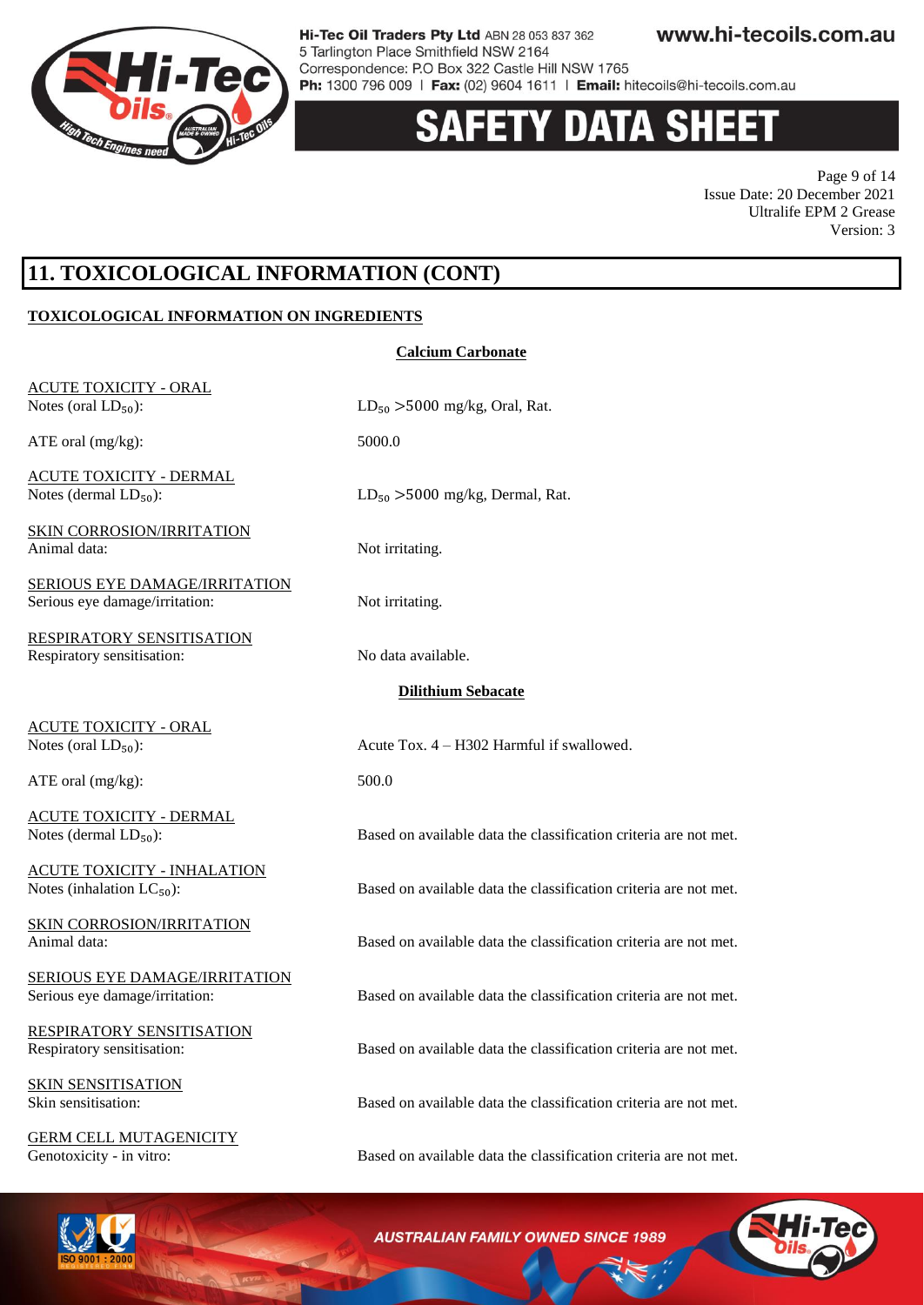

# **DATA SH**

Page 10 of 14 Issue Date: 20 December 2021 Ultralife EPM 2 Grease Version: 3

# **11. TOXICOLOGICAL INFORMATION (CONT)**

| <b>CARCINOGENICITY</b>                             |                                                                             |
|----------------------------------------------------|-----------------------------------------------------------------------------|
| Carcinogenicity:                                   | Based on available data the classification criteria are not met.            |
| IARC carcinogenicity:                              | None of the ingredients are listed or exempted.                             |
| REPRODUCTIVE TOXICITY                              |                                                                             |
| Reproductive toxicity – fertility:                 | Based on available data the classification criteria are not met.            |
| Reproductive toxicity $-$ development:             | Based on available data the classification criteria are not met.            |
| SPECIFIC TARGET ORGAN TOXICITY - SINGLE EXPOSURE   |                                                                             |
| STOT - single exposure                             | Not classified as a specific target organ toxicant after a single exposure. |
| SPECIFIC TARGET ORGAN TOXICITY - REPEATED EXPOSURE |                                                                             |
| STOT - repeated exposure                           | Not classified as a specific target organ toxicant after repeated exposure. |
| <b>ASPIRATION HAZARD</b>                           |                                                                             |
| Aspiration hazard:                                 | Not relevant. Solid.                                                        |
| <b>GENERAL INFORMATION:</b>                        | The severity of the symptoms described will vary                            |
|                                                    | dependent on the concentration and the length of exposure.                  |
| <b>INHALATION:</b>                                 | No specific symptoms known.                                                 |
| <b>INGESTION:</b>                                  | May cause discomfort if swallowed. Stomach pain. Nausea, vomitting          |
| <b>SKIN CONTACT:</b>                               | Prolonged contact may cause dryness of the skin.                            |
| <b>EYE CONTACT:</b>                                | No specific symptoms known.                                                 |
| <b>ROUTE OF ENTRY:</b>                             | Ingestion Inhalation Skin and/or eye contact                                |
| <b>TARGET ORGANS:</b>                              | No specific target organs known.                                            |

### **12. ECOLOGICAL INFORMATION**

ECOTOXICITY: Not regarded as dangerous for the environment. However, large or frequent spills may have hazardous effects on the environment.

TOXICITY: Based on available data the classification criteria are not met.

#### ECOLOGICAL INFORMATION ON INGREDIENTS:

#### **Calcium Carbonate**

ACUTE AQUATIC TOXICITY:

Acute Toxicity – Fish  $LC_{50}$ , 96 hours: >10000 mg/l, Oncorhynchus mykiss (Rainbow trout) Acute Toxicity – Aquatic Invertebrates  $EC_{50}$ , 48 hours: >1000 mg/l, Daphnia magna Acute Toxicity – Aquatic Plants EC $_{50}$ , 72 hours: >200 mg/l, Scenedesmus subspicatus



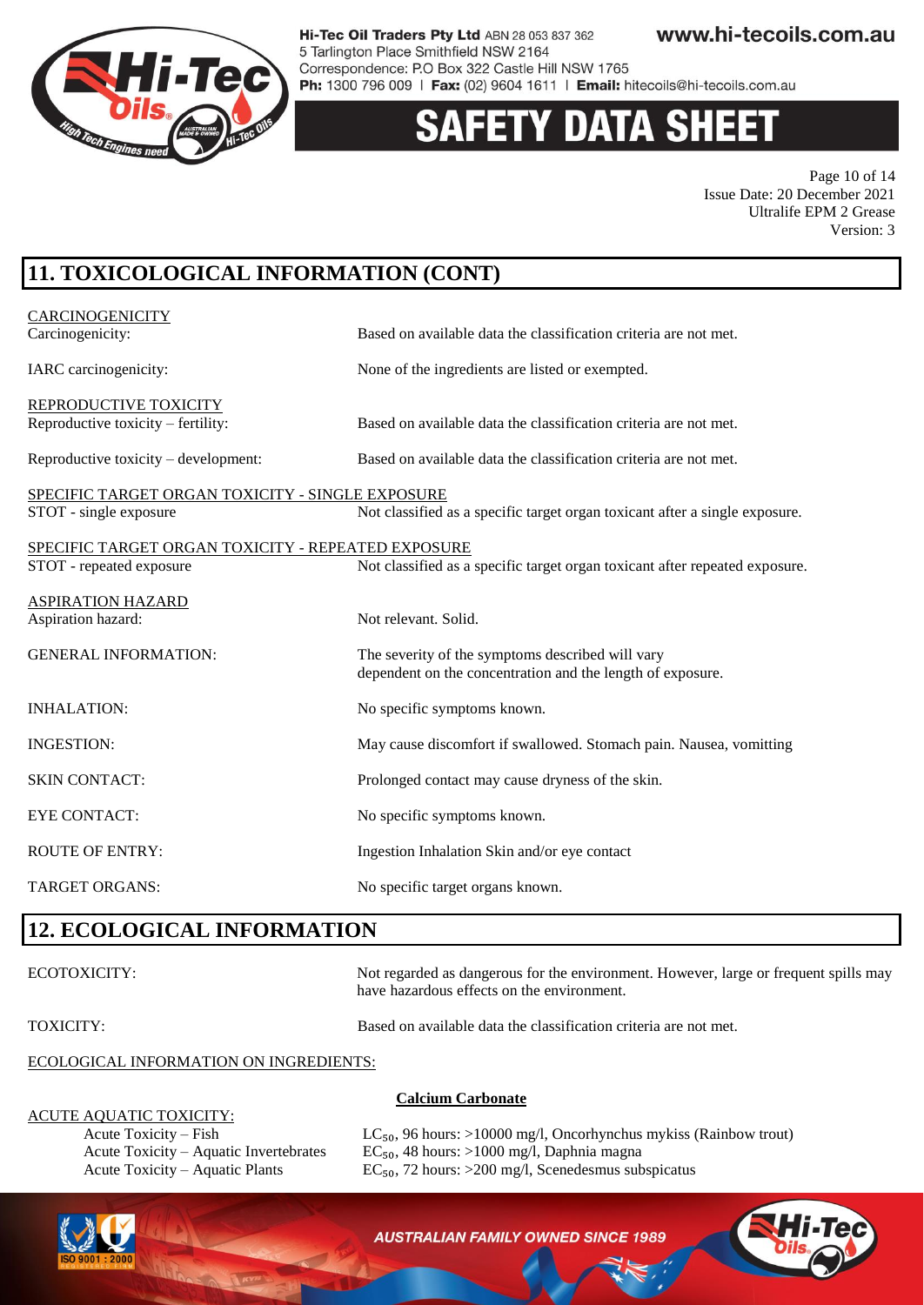

# **Y DATA SHEET**

Page 11 of 14 Issue Date: 20 December 2021 Ultralife EPM 2 Grease Version: 3

# **12. ECOLOGICAL INFORMATION (CONT)**

#### **Dilithium Sebacate**

| <b>TOXICITY:</b>                                                                                                                     | Based on available data the classification criteria are not met.                                                                                                                                                                                  |  |
|--------------------------------------------------------------------------------------------------------------------------------------|---------------------------------------------------------------------------------------------------------------------------------------------------------------------------------------------------------------------------------------------------|--|
| <b>ACUTE AQUATIC TOXICITY:</b><br>Acute Toxicity - Fish<br>Acute Toxicity - Aquatic Invertebrates<br>Acute Toxicity - Aquatic Plants | $LC_{50}$ , 96 hours: >100 mg/l, Cyprinus Carpio (Common Carp)<br>$EC_{50}$ , 48 hours: >100 mg/l, Daphnia magna<br>$EC_{50}$ , 75 hours: >100 mg/l, Pseudokirchneriella subcapitata<br>NOEC, 72 hours: >10 mg/l, Pseudokirchneriella subcapitata |  |
| PERSISTENCE AND DEGRADABILITY:                                                                                                       |                                                                                                                                                                                                                                                   |  |
| Persistence and degradability                                                                                                        | The degradability of the product is not known.                                                                                                                                                                                                    |  |
| <b>Calcium Carbonate</b>                                                                                                             |                                                                                                                                                                                                                                                   |  |
| Persistence and degradability                                                                                                        | The product contains only inorganic substances which are not biodegradable.                                                                                                                                                                       |  |
| <b>Dilithium Sebacate</b>                                                                                                            |                                                                                                                                                                                                                                                   |  |
| Persistence and degradability                                                                                                        | The product is readily biodegradable.                                                                                                                                                                                                             |  |
| <b>BIOACCUMULATIVE POTENTIAL:</b>                                                                                                    | No data available on bioaccumulation.                                                                                                                                                                                                             |  |
| PARTITION COEFFICIENT:                                                                                                               | No information available                                                                                                                                                                                                                          |  |
| ECOLOGICAL INFORMATION ON INGREDIENTS:                                                                                               |                                                                                                                                                                                                                                                   |  |
| <b>Calcium Carbonate</b>                                                                                                             |                                                                                                                                                                                                                                                   |  |
| Partition coefficient:                                                                                                               | Not applicable                                                                                                                                                                                                                                    |  |
| <b>Dilithium Sebacate</b>                                                                                                            |                                                                                                                                                                                                                                                   |  |
| Bioaccumulative potential                                                                                                            | No data available on bioaccumulation.                                                                                                                                                                                                             |  |
| <b>MOBILITY IN SOIL:</b>                                                                                                             | No data available.                                                                                                                                                                                                                                |  |
| ECOLOGICAL INFORMATION ON INGREDIENTS:                                                                                               |                                                                                                                                                                                                                                                   |  |
| <b>Dilithium Sebacate</b>                                                                                                            |                                                                                                                                                                                                                                                   |  |
| Mobility:                                                                                                                            | No data available                                                                                                                                                                                                                                 |  |
| RESULTS OF PBT & vPvB ASSESSMENT                                                                                                     |                                                                                                                                                                                                                                                   |  |
| ECOLOGICAL INFORMATION ON INGREDIENTS:                                                                                               |                                                                                                                                                                                                                                                   |  |



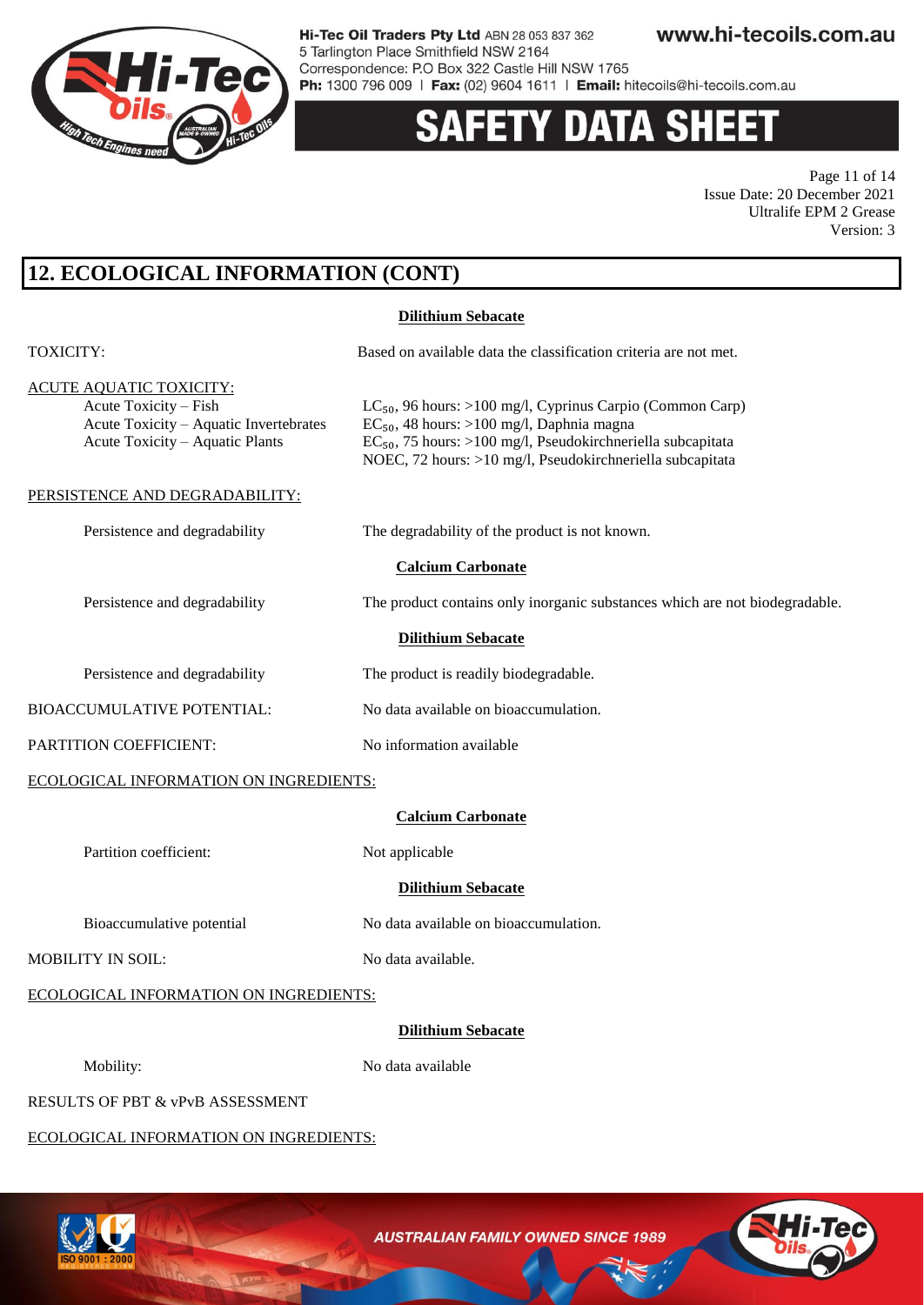

www.hi-tecoils.com.au Hi-Tec Oil Traders Pty Ltd ABN 28 053 837 362 5 Tarlington Place Smithfield NSW 2164 Correspondence: P.O Box 322 Castle Hill NSW 1765

Ph: 1300 796 009 | Fax: (02) 9604 1611 | Email: hitecoils@hi-tecoils.com.au

# Y DATA SH

Page 12 of 14 Issue Date: 20 December 2021 Ultralife EPM 2 Grease Version: 3

# **12. ECOLOGICAL INFORMATION (CONT)**

#### **Calcium Carbonate**

Results of PBT and vPvB assessment: This product does not contain any substances that are classified as PBT or vPvB.

OTHER ADVERSE EFFECTS: None known.

**Dilithium Sebacate**

#### ECOLOGICAL INFORMATION ON INGREDIENTS

Other adverse effects: None known.

### **13. DISPOSAL CONSIDERATIONS**

GENERAL INFORMATION: The generation of waste should be minimised or avoided wherever possible. Reuse or recycle products wherever possible. This material and its container must be disposed of in a safe way. When handling waste, the safety precautions applying to handling of the product should be considered. Care should be taken when handling emptied containers that have not been thoroughly cleaned or rinsed out. Empty containers or liners may retain some product residues and hence be potentially hazardous.

DISPOSAL METHODS: Do not empty into drains. Dispose of surplus products and those that cannot be recycled via a licensed waste disposal contractor. Waste, residues, empty containers, discarded work clothes and contaminated cleaning materials should be collected in designated containers, labelled with their contents. Incineration or landfill should only be considered when recycling is not feasible.

### **14. TRANSPORT INFORMATION**

ROAD & RAIL TRANSPORT: ADG REQUIREMENT Not classified as a Dangerous Good according to the Australian Code for the Transport of Dangerous Goods by Road and Rail. MARITIME TRANSPORT: IMO/IMDG REQUIREMENT Not classified as a Dangerous Good according to the criteria of the International Maritime Dangerous Goods Code (IMDG Code) for transport by sea. AIR TRANSPORT: ICAO/IATA REQUIREMENT Not classified as a Dangerous Good according to the criteria of the International Maritime Air Transport Association (IATA) Dangerous Goods Regulations for transport by air.

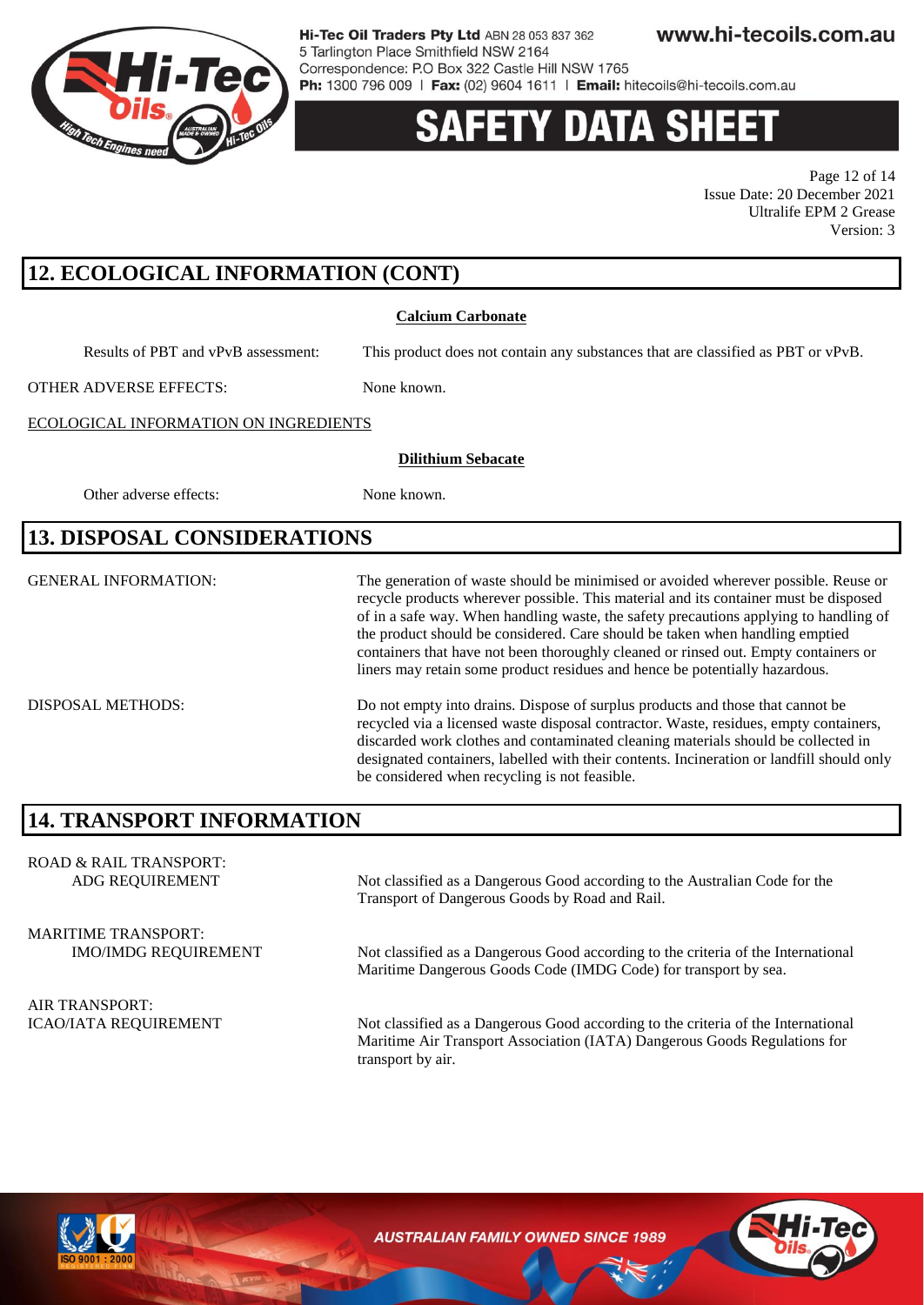

### **Y DATA SHEET** S

Page 13 of 14 Issue Date: 20 December 2021 Ultralife EPM 2 Grease Version: 3

| <b>15. REGULATORY INFORMATION</b> |                                                                                                                                                                                                                                                                                                                                                                                                                                                                                                                             |
|-----------------------------------|-----------------------------------------------------------------------------------------------------------------------------------------------------------------------------------------------------------------------------------------------------------------------------------------------------------------------------------------------------------------------------------------------------------------------------------------------------------------------------------------------------------------------------|
| POISON SCHEDULE:                  | Not scheduled.                                                                                                                                                                                                                                                                                                                                                                                                                                                                                                              |
| PACKING & LABELLING:              | No special packaging or labelling requirements.                                                                                                                                                                                                                                                                                                                                                                                                                                                                             |
| AUSTRALIAN INVENTORY STATUS:      | All ingredients are listed or exempt.                                                                                                                                                                                                                                                                                                                                                                                                                                                                                       |
| <b>16. OTHER INFORMATION</b>      |                                                                                                                                                                                                                                                                                                                                                                                                                                                                                                                             |
| <b>CONTACT PERSON/POINT:</b>      | General Manager 1300 796 009                                                                                                                                                                                                                                                                                                                                                                                                                                                                                                |
|                                   | This information was prepared in good faith from the best information available at the<br>time of issue. It is based on the present level of research and to this extent we believe<br>it is accurate. However, no guarantee of accuracy is made or implied and since<br>conditions of use are beyond our control, all information relevant to usage is offered<br>without warranty. The manufacturer will not be held responsible for any unauthorised<br>use of this information or for any modified or altered versions. |
|                                   | If you are an employer it is your duty to tell your employees, and any others that may<br>be affected, of any hazards described in this sheet and of any precautions that should<br>be taken.                                                                                                                                                                                                                                                                                                                               |
|                                   | Safety Data Sheets are updated frequently. Please ensure you have a current copy.                                                                                                                                                                                                                                                                                                                                                                                                                                           |
| LITERATURE REFERENCES:            |                                                                                                                                                                                                                                                                                                                                                                                                                                                                                                                             |
|                                   | * NOHSC: 2011 National Code of Practice for the preparation of Material Safety Data<br>Sheets.                                                                                                                                                                                                                                                                                                                                                                                                                              |
|                                   | * Safework Australia: 2016 Code of Practice for the Preparation of Safety Data Sheets<br>for Hazardous Substances.                                                                                                                                                                                                                                                                                                                                                                                                          |
|                                   | * NOHSC: 1008 Approved Criteria for Classifying Hazardous Substances.<br>* NOHSC: 10005 List of Designated Hazardous Substances.                                                                                                                                                                                                                                                                                                                                                                                            |
|                                   | * NOHSC: 1005 Control of Workplace Hazardous Substances, National Code of<br>Practice.                                                                                                                                                                                                                                                                                                                                                                                                                                      |
|                                   | * NOHSC: 2007 Control of Workplace Hazardous Substances, National Code of<br>Practice.                                                                                                                                                                                                                                                                                                                                                                                                                                      |
|                                   | * NOHSC: 1003 Exposure Standards for Atmospheric Contaminants in the                                                                                                                                                                                                                                                                                                                                                                                                                                                        |
|                                   | Occupational Environment, National Exposure Standards.<br>* NOHSC: 3008 Exposure Standards for Atmospheric Contaminants in the                                                                                                                                                                                                                                                                                                                                                                                              |
|                                   | Occupational Environment, Guidance Note.                                                                                                                                                                                                                                                                                                                                                                                                                                                                                    |
|                                   | * NOHSC: 1015 Storage and Handling of Workplace Dangerous Goods, National<br>Standard.                                                                                                                                                                                                                                                                                                                                                                                                                                      |
|                                   | * NOHSC: 2017 Storage and Handling of Workplace Dangerous Goods, National                                                                                                                                                                                                                                                                                                                                                                                                                                                   |
|                                   | Code of Practice.<br>* SUSDP: Standard for the Uniform Scheduling of Drugs and Poisons<br>* ADG: Australian Dangerous Goods Code<br>* MSDS of component materials.                                                                                                                                                                                                                                                                                                                                                          |
|                                   |                                                                                                                                                                                                                                                                                                                                                                                                                                                                                                                             |